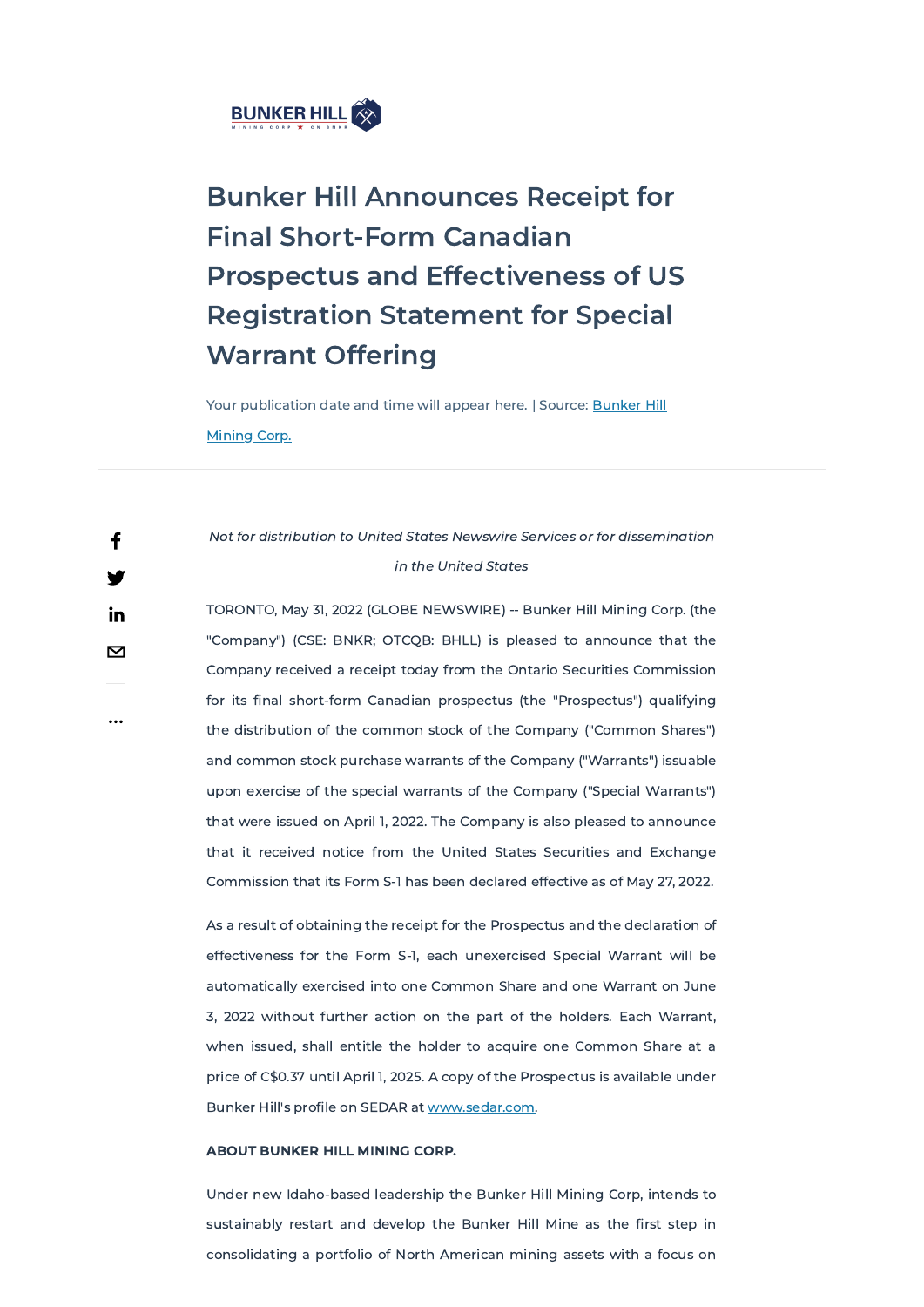silver. Information about the Company is available on its website, www.bunkerhillmining.com, or within the SEDAR and EDGAR databases.

## Cautionary Statements

This press release contains forward‐looking statements and forward‐looking information within the meaning of applicable securities laws. The use of any of the words "expect", "anticipate", "will", "outlook" and similar expressions are intended to identify forward‐looking information or statements. More particularly and without limitation, this press release contains forward‐ looking statements and information regarding the exercise of the Special Warrants.

These forward‐looking statements and information are based on certain key expectations and assumptions made by the Company in light of its experience and its perception of historical trends, current conditions and expected future developments, as well as other factors that the Company believes are appropriate in the circumstances. Although the Company believes that the expectations and assumptions on which such forward‐ looking statements and information are based are reasonable, undue reliance should not be placed on the forward‐looking statements and information as the Company cannot give any assurance that they will prove to be correct. Since forward‐looking statements and information address future events and conditions, by their very nature they involve inherent risks and uncertainties. Actual results could differ materially from those currently anticipated due to a number of factors and risks. These include, but are not limited to, risks related to the automatic exercise of the Special Warrants.

Readers are cautioned that the foregoing risk and uncertainty is not exhaustive. Additional information on this and other risk factors that could affect the Company's operations or financial results are included in the Company's annual information form and Prospectus and may be accessed through the SEDAR website (www.sedar.com). The forward‐looking statements and information contained in this press release are made as of

the date hereof and the Company does not undertake any obligation to

update publicly or revise any forward‐looking statements or information,

whether as a result of new information, future events or otherwise, unless so

required by applicable securities laws.

For additional information contact:

David Wiens, CFA

CFO & Corporate Secretary

+1 208 370 3665